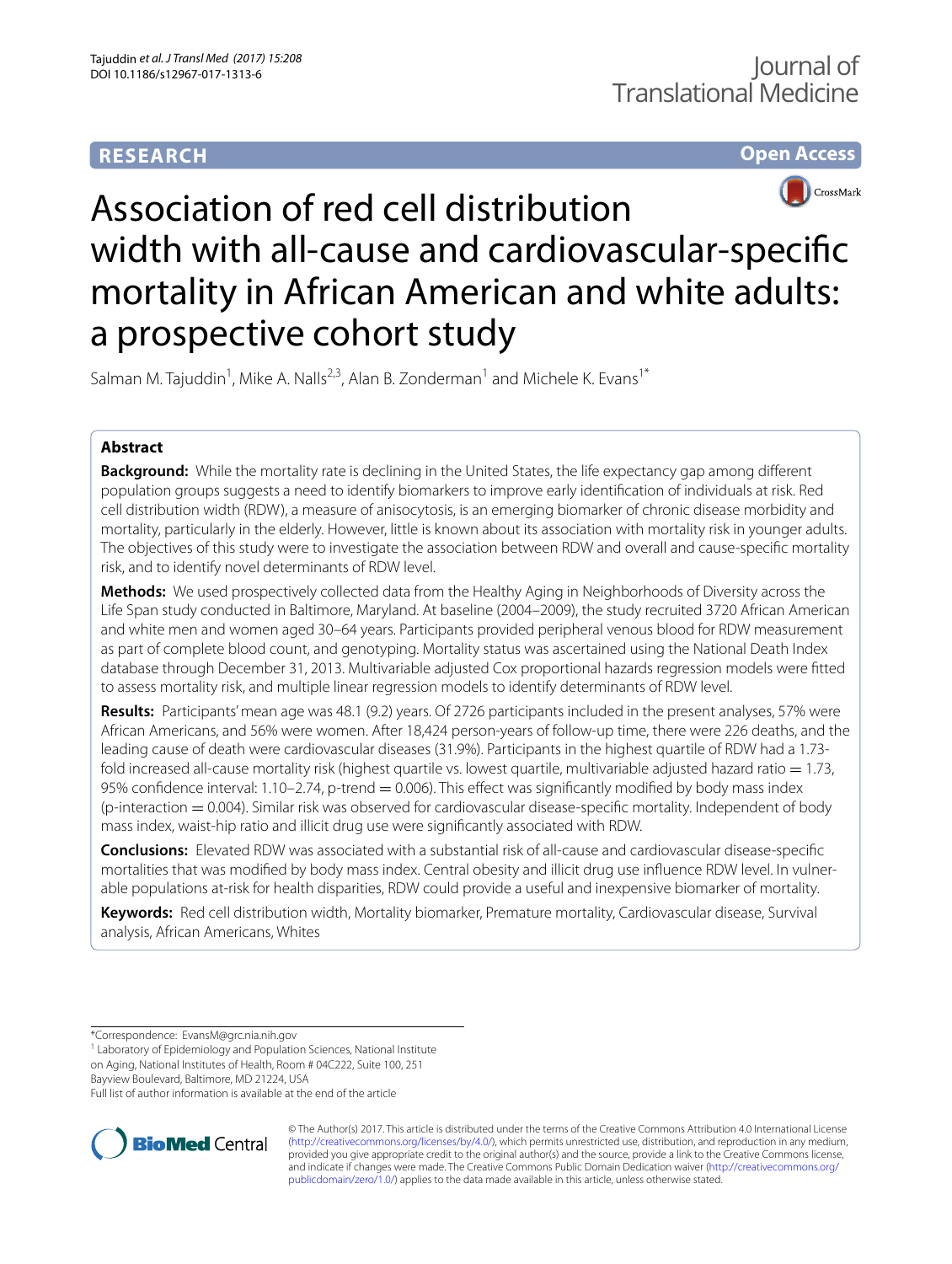# **Background**

Red cell distribution width (RDW), a measure of variation in red blood cell size also known as anisocytosis, is an emerging biomarker of chronic disease morbidity and mortality [[1\]](#page-8-0). RDW is associated with increased risk of cardiovascular diseases (CVD) including coronary artery disease, heart failure, atherosclerosis, and venous thromboembolism independent of traditional CVD risk factors [\[2](#page-8-1)[–7](#page-8-2)]. Elevated RDW was also associated with overall and disease-specifc mortality risk [\[6](#page-8-3), [8–](#page-8-4)[11](#page-9-0)]. Most of these studies, however, were conducted in older individuals, and hence the role of RDW on mortality risk in younger individuals is poorly understood. Although the specifc biological mechanisms behind the association between RDW and adverse health outcomes have not been fully explained, it was suggested that it could be mediated through infammatory cytokines, or oxidative stress [\[2,](#page-8-1) [9](#page-8-5), [12\]](#page-9-1). RDW is infuenced by factors such as sex, race, body mass index (BMI), cigarette smoking, markers of systemic infammation and lipids although results were inconclusive [\[6](#page-8-3), [7,](#page-8-2) [12](#page-9-1), [13](#page-9-2)]. Whereas genetic variants in loci including *G6PD*, *CD36*, and *NOL4L* have been linked with RDW level [[14](#page-9-3), [15\]](#page-9-4), the interplay between environmental factors and genetic variants on RDW has not yet been investigated.

While the age-adjusted mortality rate in the United States has been declining, there remains a gap in premature mortality and life expectancy among racial/ethnic groups and individuals of various socioeconomic status [\[16](#page-9-5), [17](#page-9-6)]. Besides, Case and Deaton recently reported that in the past 10–15 years there has been an alarmingly increasing mortality rate among white American men and women aged 30–54 years [\[18](#page-9-7)]. Established risk factors of mortality include tobacco use, obesity, and clinical markers such as elevated blood pressure and hyperlipidemia  $[19]$  $[19]$ . The growing mortality disparity and widening of life expectancy gap suggest a need to identify additional biomarkers to improve early detection of at-risk individuals to enhance precise and targeted interventions.

This new evidence of sharply declining longevity not only among African Americans (AA) but also young whites has made us reevaluate the role of RDW in younger populations of urban AA and whites since RDW was shown to be a good predictor of mortality for those in middle and old age  $[11]$  $[11]$ . Using prospectively collected data (August 2004–December 2013) from the Healthy Aging in Neighborhoods of Diversity across the Life Span (HANDLS) study, which is a large longitudinal study of socioeconomically diverse community-dwelling AA and white working-age adults, the objectives of this study were (1) to assess the association between RDW and allcause and cause-specifc mortality; (2) to identify lifestyle and environmental determinants of RDW; and (3) to explore the effect of gene  $\times$  environment interaction on RDW.

## **Methods**

### **Population and study design**

The HANDLS study is a large population-based prospective longitudinal study conducted in Baltimore, MD. Study design and methods of data collection have been described previously [[20](#page-9-9)]. Briefly, the HANDLS study was designed to establish a single-site study for the investigation of age-related health disparities in socioeconomically diverse adult AAs and whites. The initial wave of data collection recruited 3720 individuals from 2004 to 2009. Participants were men and women aged 30–64 years, above and below 125% of the 2004 US Federal poverty level. At baseline, 2744 participants had complete RDW data. We excluded 18 subjects with sickle cell disease leaving 2726 for the current analysis.

#### **Red cell distribution width and covariates**

During the baseline data collection (2004–2009), study participants were interviewed using structured questionnaires, underwent medical examinations, and provided social and medical histories as well as a blood sample. Data included age, sex, race, poverty status, BMI (kg/ m2 ), waist-hip ratio (WHR), current smoking status, current alcohol use, highest education level attained and reported illicit drug use (e.g., marijuana, cocaine). RDW was measured by automated Coulter DXH 800 hematology analyzer as part of peripheral complete blood count (Beckman Coulter, Brea, CA), and was expressed as coeffcient of variation (%) of red blood cell volume distribution. Regular calibration was performed every 3 months on the hematology analyzer and quality control was performed according to the manufacturer's recommendations. Hypertension was defned as self-reported history of hypertension, use of anti-hypertensive medications, or blood pressure of > 140/90. Diabetes mellitus was defned as self-reported history of Type I or II diabetes mellitus, reported use of diabetes medication, or fasting plasma glucose ≥ 126 mg/dl. Self-reported depressive symptoms were assessed using the Center for Epidemiologic Studies-Depression (CES-D) scale [[21\]](#page-9-10). Additional covariates included hemoglobin, serum iron, serum vitamin B12, total white blood cell (WBC) count, erythrocyte sedimentation rate (ESR), high-sensitivity C-reactive protein (hsCRP), low density lipoprotein-cholesterol (LDL), and estimated glomerular fltration rate (eGFR) [\[22](#page-9-11)].

#### **Mortality and cause of death assessment**

Mortality was ascertained through the National Death Index (NDI) database. Each study participant was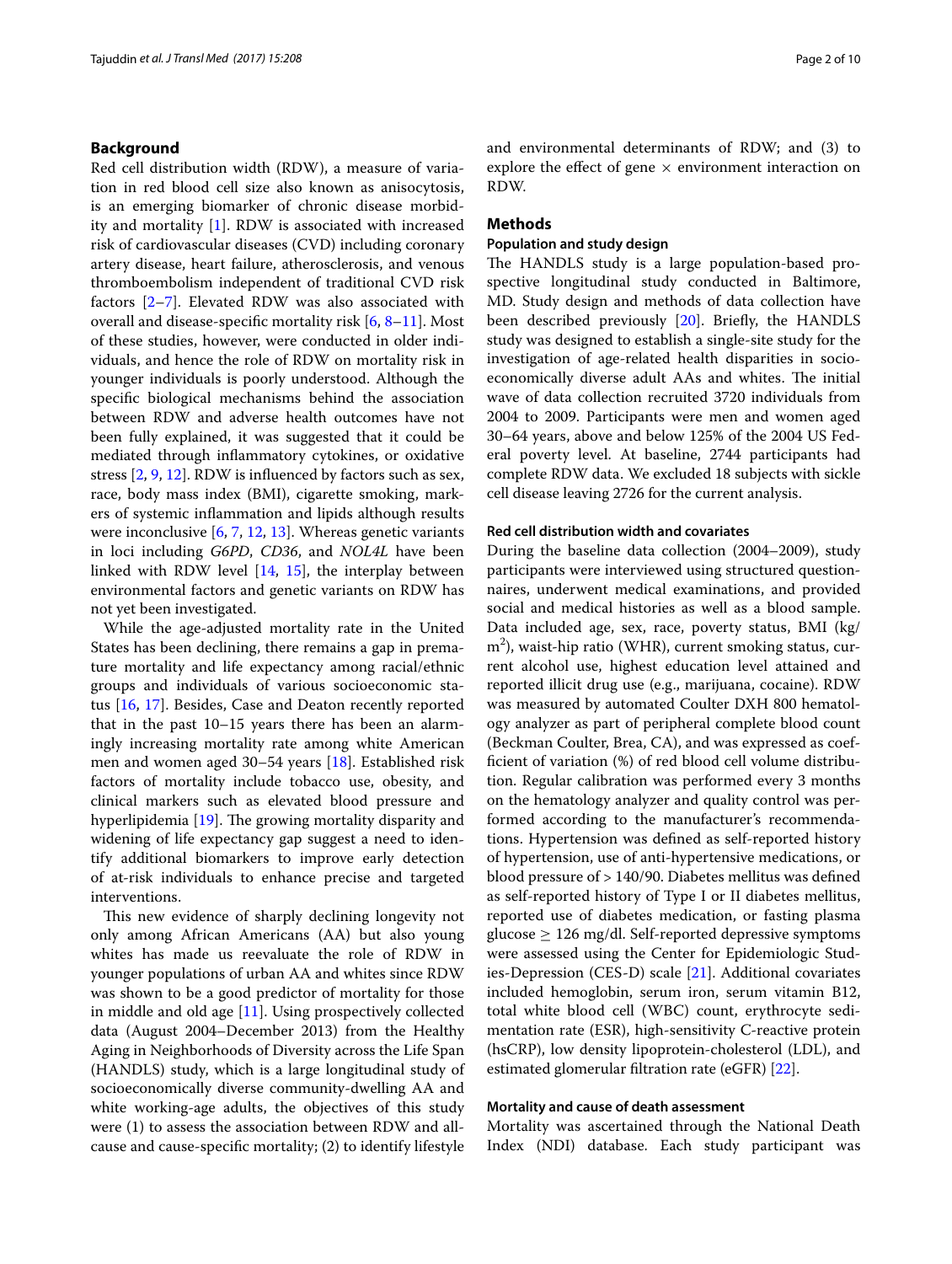matched to the NDI using name, date and state of birth, sex, race, maiden name and social security number [\[16](#page-9-5), [23\]](#page-9-12). Participants were followed from the date of study enrolment to date of death or censored date, December 31, 2013. Primary cause of death is based on the International Classifcation of Diseases 10th edition (ICD-10). Death due to cardiovascular diseases included the ICD codes from I10.0 to I82.9. A total of 2704 participants had complete follow-up and mortality outcome data.

#### **Genotyping**

A subset of AA participants was genotyped using Illumina 1 M and Illumina 1 M-Duo genotyping arrays (Illumina, San Diego, CA). Genotype calling and quality control followed standard procedures. Samples with call rate < 95%, sex mismatch, ethnic ancestry outliers and cryptic related individuals were excluded. SNPs with minor allele frequency less than 1%, Hardy–Weinberg equilibrium *p* value of less than  $1.0 \times 10^{-7}$ , call rate < 95% were excluded. After sample and genotype quality control, 1024 AAs had complete genome-wide genotype data. Genotype data management and quality control was performed using PLINK ([https://www.cog-genom](https://www.cog-genomics.org/plink2)[ics.org/plink2\)](https://www.cog-genomics.org/plink2) [[24\]](#page-9-13). Principal components were generated using a set of linkage disequilibrium based pruned independent single nucleotide polymorphisms. This set of single nucleotide polymorphisms were selected under PLINK default settings of pairwise correlation coefficient of 0.2 between single nucleotide polymorphisms in a sliding window of size of 50. The correlation coefficient of 0.2 was used to select near completely independent SNPs to avoid collinearity between them. To increase power, genotypes were imputed using the 1000 Genomes Project phase 1 version 3 reference panel. Genotypes were phased using the MaCH software and imputation was performed using minimac software ([http://genome.sph.](http://genome.sph.umich.edu/wiki/MaCH) [umich.edu/wiki/MaCH\)](http://genome.sph.umich.edu/wiki/MaCH).

#### **Statistical analysis**

Distributions of continuous variables were plotted using histograms and were checked for skewness. To achieve normal distribution, hsCRP, ESR, and WBC count were natural-logarithm transformed. Categorical variables included in the analysis were: sex, race (AA/white), poverty status (above/below), college degree (yes/no), current cigarette smoking (yes/no), current alcohol use (yes/ no), hypertension (yes/no), diabetes mellitus (yes/no), CES-D score (<  $16/\geq 16$ ), marijuana use (yes/no), current cocaine use (yes/no).

## **Survival analysis**

We ftted unadjusted and multivariable adjusted Cox proportional hazards regression models to estimate hazard ratios and 95% confdence intervals (CI) of allcause mortality and CVD-specifc mortality. Age at study entrance and exit (death or censored date) were used as the measurement of follow-up time [\[25](#page-9-14)]. To allow a balanced comparison of mortality risk across the diferent strata, RDW was categorized by quartiles (cut-ofs: 13.2, 13.8, and 14.6%). We initially adjusted for age, sex, race, and poverty status. The full Cox regression model was also adjusted for established predictors of mortality and potential confounders: current cigarette smoking, BMI, LDL, hypertension and diabetes mellitus. Test for linear trend across the categories of RDW was performed by assigning the median value to each quartile of RDW and included this variable as a continuous term in the full Cox regression model. The proportional hazards assumption was checked by inspection of log– log survival curves, and formally evaluated using the scaled Schoenfeld residuals method yielding p-values > 0.1 suggesting the proportional hazards assumptions were not violated. Although for the sake of parsimony we adjusted the full Cox regression model for the above nine variables, we performed sensitivity analyses by adding the following variables one at time to the full model, and simultaneously adjusting for them: WHR, systolic blood pressure, hemoglobin, serum iron, serum vitamin B12, ESR, hsCRP, WBC count, and eGFR.

To assess the association between sickle cell trait (SCT) and RDW and its role on the association between RDW and mortality risk, we used *HBB*-rs334 (*A* > *T*, p.Glu6Val, minor allele frequency  $= 6.2%$  to determine SCT status among study participants. We compared RDW level between non-carriers and carriers of the sickle cell allele. Main efects of SCT as well as interaction between RDW and SCT on all-cause and CVD-specifc mortality risk were estimated.

We explored efect modifcations by established predictors of mortality by including a multiplicative interaction term in the full Cox regression model. The variables tested for interaction were age, sex, race, poverty status, current cigarette smoking, BMI, LDL, hypertension, and diabetes mellitus. Evidence of interaction was tested by comparing the models with and without the interaction term using a likelihood ratio test.

To assess the performance of RDW as predictive marker of all-cause and CVD-specifc mortality we assessed model calibration of the fully adjusted Cox regression models using the modifed Nam-D'Agostino goodness-of-fit (GOF) test for survival data  $[26]$ .

# **Determinants of red cell distribution width**

To identify determinants of RDW, we ftted multiple linear regression models to estimate beta coefficients and 95% CIs. The initial model included age, sex, race, and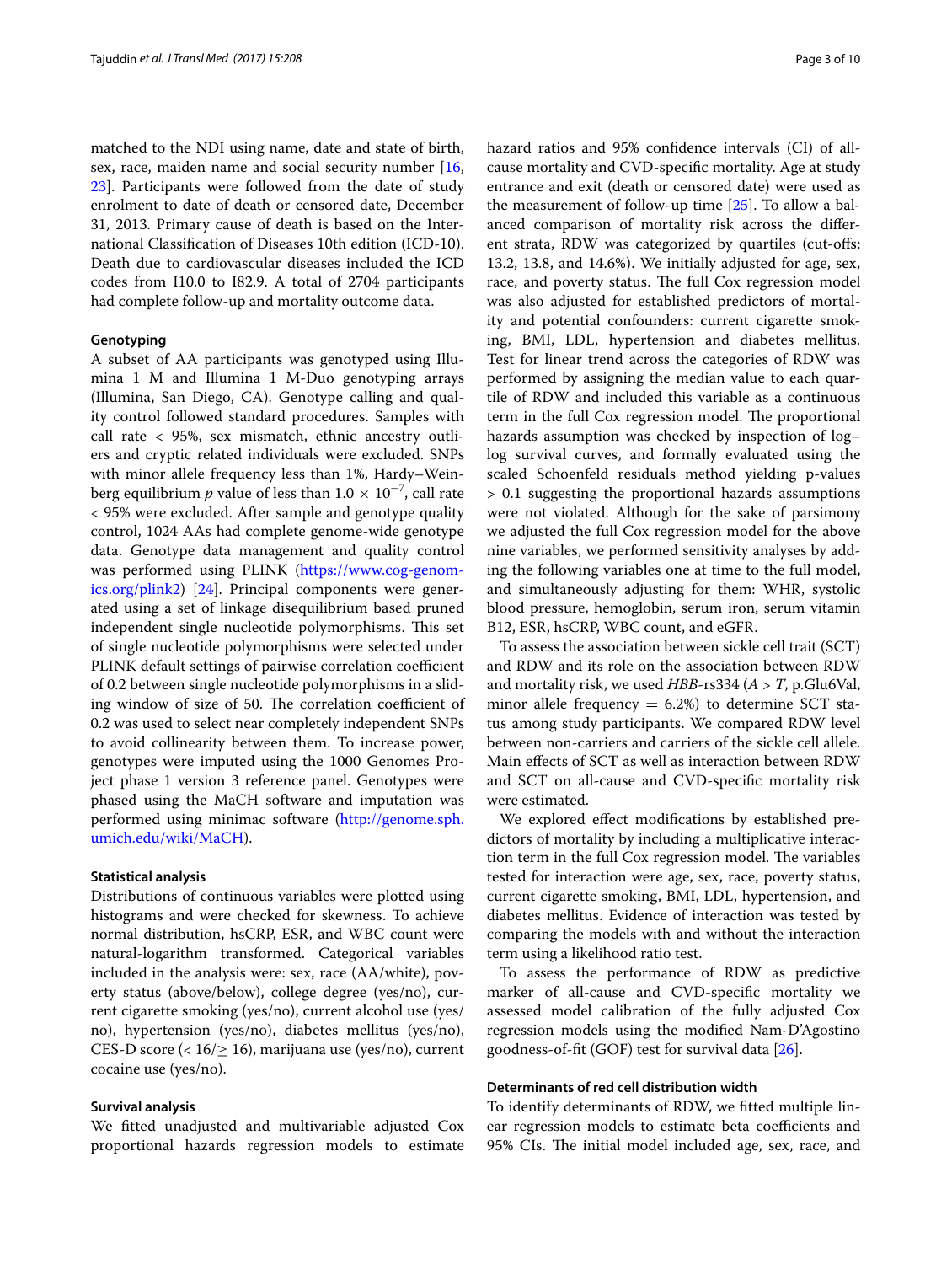poverty status; and the full model was further adjusted for potential confounders and previously reported determinants of RDW [\[5,](#page-8-6) [6\]](#page-8-3) including smoking status, BMI, hypertension, diabetes mellitus, LDL, eGFR, and hsCRP. Sensitivity analyses were performed by further adjusting the full model for hemoglobin levels.

#### **Gene × environment interaction analysis in RDW**

Among AAs ( $N = 998$ ) who had complete RDW and genotype data, gene  $\times$  environment interactions were assessed between lifestyle factors and genetic variants by including an interaction term into the regression model adjusted for age, sex and the frst fve principal components to account for population stratifcations. The variants tested were: *TMEM57-RHD-rs10903129*,<br>*NOL4L-rs4911241, CD36-rs3211938, LINC01184-NOL4L*-rs4911241, *CD36*-rs3211938, *LINC01184*- *SLC12A2*-rs10063647, *LINC01184*-*SLC12A2*-rs10089, *TRIB1*-rs2954029  $[14, 15]$  $[14, 15]$  $[14, 15]$  $[14, 15]$  $[14, 15]$ . These variants were selected since they were identifed by one of the largest genetic association studies and may have biological signifcance in red cell biology. All statistical tests were two-sided, and p-value < 0.05 was considered signifcant. Data analyses were performed using the R statistical software version 3.2.3 (<https://www.R-project.org/>) [[27\]](#page-9-16).

#### **Results**

The characteristics of the 2726 study participants in the present analyses stratifed by race are shown in Table [1](#page-3-0): 57% were AAs, 56% were women, and baseline mean age (standard deviation) was  $48.1$  (9.2) years. The mean (standard deviation) of RDW was 14.1% (1.7).

#### **Association of RDW with all‑cause mortality**

Participants were followed for up to 9.4 years (median follow-up time  $= 6.8$  years). After 18,424 person-years of follow-up time, there were a total of 226 deaths. CVD was the leading cause death in our cohort [72/226 (31.9%)] (Table [1](#page-3-0)). The unadjusted hazard ratio (HR) for all-cause mortality among participants in the highest quartile of RDW was 1.90 (95% CI 1.30–2.78, p-trend < 0.001) compared to those in the lowest quartile. After adjusting for age, sex, race and poverty status, the risk of allcause mortality for people in the highest RDW quartile was 1.95 (95% CI 1.32–2.88, p-trend < 0.001). In the full model adjusted for age, sex, race, poverty status, smoking status, BMI, LDL, hypertension and diabetes mellitus, participants in the highest quartile had a 73% increased risk of all-cause mortality (95% CI 1.10–2.74, p-trend  $= 0.006$ ) (Table [2\)](#page-4-0). To identify subgroup effects of RDW on all-cause mortality risk, we performed stratified analyses. The results of stratified analysis by sex, race, poverty status, current smoking and BMI for

# <span id="page-3-0"></span>**Table 1 Participant characteristics and mortality outcomes stratifed by race**

| <b>Characteristics</b>             | <b>African Americans</b> |      | Whites         |      |
|------------------------------------|--------------------------|------|----------------|------|
|                                    | $N = 1563$               | $\%$ | $N = 1163$     | %    |
| Age, mean (SD)                     | 48.0 (9.2)               |      | 48.2 (9.3)     |      |
| Sex                                |                          |      |                |      |
| Women                              | 880                      | 56.3 | 658            | 56.6 |
| Men                                | 683                      | 43.7 | 505            | 43.4 |
| Poverty status                     |                          |      |                |      |
| Above                              | 823                      | 52.7 | 788            | 67.8 |
| Below                              | 740                      | 47.3 | 375            | 32.2 |
| Education-college degree           |                          |      |                |      |
| No                                 | 1458                     | 93.8 | 913            | 82.9 |
| Yes                                | 97                       | 6.2  | 188            | 17.1 |
| Missing                            | 8                        |      | 62             |      |
| Current smoking status             |                          |      |                |      |
| No                                 | 686                      | 49.9 | 574            | 54.4 |
| Yes                                | 688                      | 50.1 | 481            | 45.6 |
| Missing                            | 189                      |      | 108            |      |
| Current alcohol use                |                          |      |                |      |
| No                                 | 597                      | 43.6 | 426            | 40.3 |
| Yes                                | 773                      | 56.4 | 630            | 59.7 |
| Missing                            | 193                      |      | 107            |      |
| Marijuana use                      |                          |      |                |      |
| No                                 | 1141                     | 83.3 | 952            | 90.2 |
| Yes                                | 228                      | 16.7 | 104            | 9.8  |
| Missing                            | 194                      |      | 107            |      |
| Current cocaine use                |                          |      |                |      |
| No                                 | 1271                     | 92.4 | 1016           | 95.8 |
| Yes                                | 104                      | 7.6  | 45             | 4.2  |
| Missing                            | 188                      |      | 102            |      |
| CES-D scale score                  |                          |      |                |      |
| < 16                               | 859                      | 58.9 | 661            | 59   |
| >16                                | 600                      | 41.1 | 460            | 41   |
| Missing                            | 104                      |      | 42             |      |
| Hypertension                       |                          |      |                |      |
| No                                 | 712                      | 48.6 | 660            | 58.9 |
| Yes                                | 752                      | 51.4 | 461            | 41.1 |
| Missing                            | 99                       |      | 42             |      |
| Diabetes mellitus                  |                          |      |                |      |
| No                                 | 1209                     | 81.9 | 937            | 83.3 |
| Yes                                | 268                      | 18.1 | 188            | 16.7 |
| Missing                            | 86                       |      | 38             |      |
| RDW (%)                            | 14.48 (1.91)             |      | 13.80 (1.32)   |      |
| BMI ( $kg/m2$ )                    | 29.95 (7.97)             |      | 30.21 (7.77)   |      |
| LDL (mg/dL)                        | 107.16 (37.13)           |      | 111.94 (35.98) |      |
| eGFR (ml/min/1.73 m <sup>2</sup> ) | 102.51 (22.72)           |      | 96.14 (17.72)  |      |
| Total WBC (10 <sup>9</sup> /L)     | 6.18(2.04)               |      | 7.04 (2.28)    |      |
| hsCRP (mg/L)                       | 5.47 (12.10)             |      | 4.45 (6.62)    |      |
| <b>WHR</b>                         | 0.91(0.08)               |      | 0.95(0.39)     |      |
|                                    |                          |      |                |      |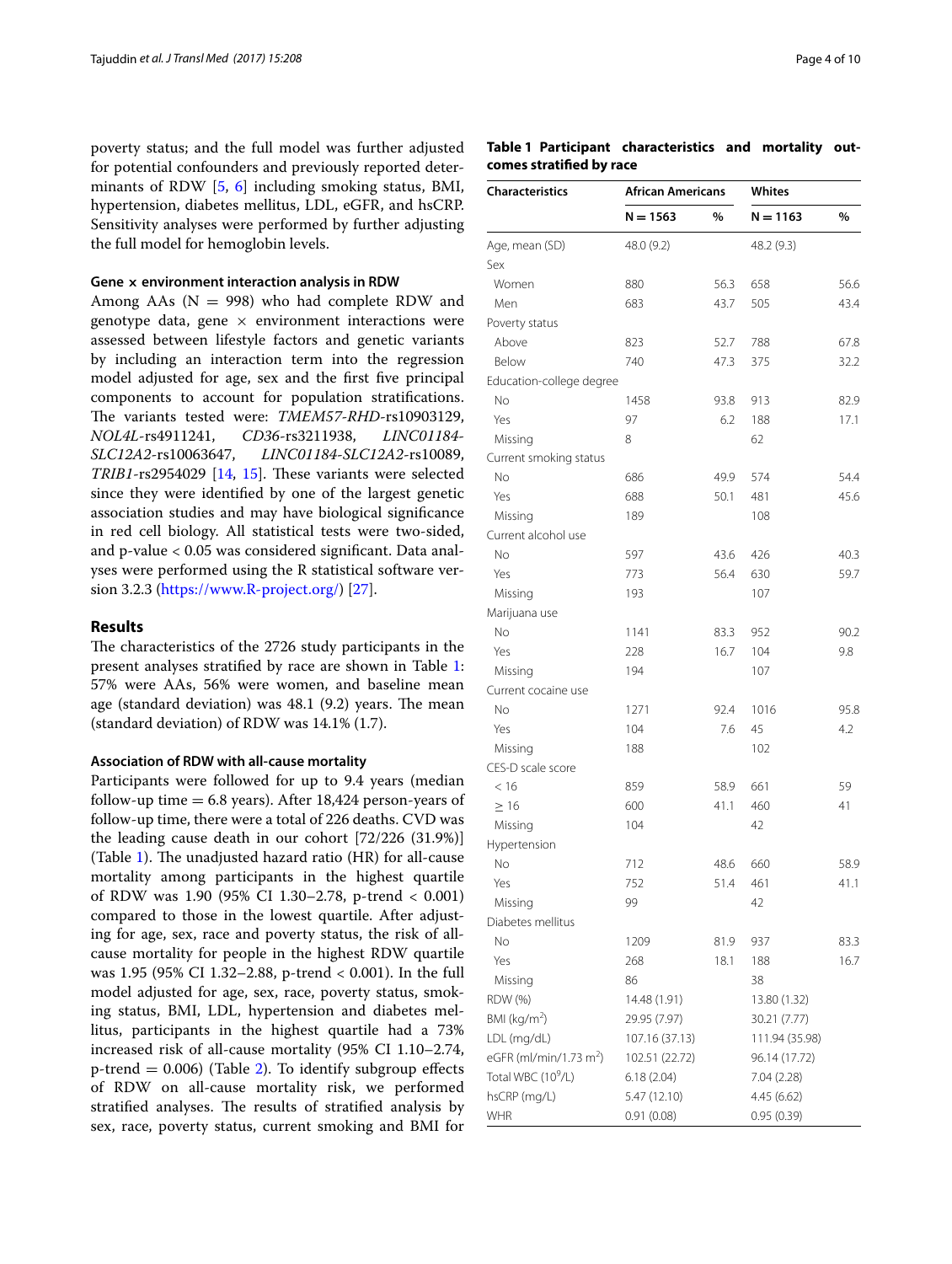# **Table 1 continued**

| <b>Characteristics</b> | <b>African Americans</b> |      | Whites     |   |
|------------------------|--------------------------|------|------------|---|
|                        | $N = 1563$               | $\%$ | $N = 1163$ | % |
| All-cause mortality    | 141                      |      | 85         |   |
| CVD-specific mortality | 48                       |      | 74         |   |

*BMI* body mass index, *CES-D* Center for Epidemiologic Studies Depression Scale, *hsCRP* high-sensitivity C-reactive protein, *CVD* cardiovascular disease, *eGFR* estimated glomerular fltration rate, *LDL* low density lipoprotein cholesterol, *RDW* red cell distribution width, *SD* standard deviation, *WBC* white blood cell count, *WHR* waist-hip ratio

all-cause mortality are presented in Table [3.](#page-5-0) We observed a statistically signifcant interaction between RDW and BMI (p-interaction  $= 0.004$ ). The increased risk of death associated with higher RDW level was stronger among individuals with  $BMI > 25.0$  (adjusted HR for the highest quartile vs. lowest quartile =  $2.06$ ,  $95\%$  CI 1.11-3.83,  $p$ -trend  $= 0.004$ ). There was no effect modification by the other variables considered (p-interaction > 0.05). Results from the sensitivity analyses after controlling for additional covariates including hemoglobin, serum iron and serum vitamin  $B_{12}$  were consistent with the main results from the full Cox proportional hazards regression model.

#### **Association of RDW with CVD‑specifc mortality**

Similarly, higher RDW level was associated with an increased risk of CVD-specifc mortality. In the multivariable adjusted model, HR for the highest quartile was [2](#page-4-0).49 (95% CI 1.03–6.05, p-trend = 0.004) (Table 2). The increased risk of CVD-specifc mortality associated with higher RDW was more pronounced among participants with BMI  $\geq$  25 (p-interaction = 0.05) (Additional file [1](#page-8-7): Table S1).

SCT was not associated with all-cause and CVD-specific mortality. There was also no effect modification or confounding by SCT on the association between RDW and increased mortality risk. Similarly, RDW levels did not difer between non-carriers and carriers of the sickle cell allele (data not shown). Risk estimates of BMI and LDL on all-cause mortality and CVD-specifc mortality are shown in Additional fle [1:](#page-8-7) Table S2.

Results of model calibration of RDW in the fully adjusted Cox regression model was  $P_{GOF} = 0.445$  $(\chi^2$  = 3.718, df = 4) for all-cause mortality, and  $P_{GOF}$  = 0.965 ( $\chi^2$  = 0.071, df = 2) for CVD-specific mortality indicating that the models were not miscalibrated (Additional fle [1](#page-8-7): Figure S1).

#### **Determinants of RDW**

# *Replication of previously identifed RDW determinants*

We replicated known predictors of RDW (Additional fle [1](#page-8-7): Table S3). In the full multivariable adjusted linear regression model, RDW was signifcantly higher among AAs compared to whites [beta (b)  $(95\% \text{ CI}) = 0.6$  (0.5, 0.8)], and current smokers compared to non-current smokers [0.3 (0.1, 0.4)], while RDW was lower among men compared to women  $[- 0.3 (- 0.5, - 0.2)]$ . There was a direct association between RDW and BMI, and hsCRP. On the other hand, LDL  $[-0.005 (-0.007, -0.003)]$ , and

<span id="page-4-0"></span>**Table 2 Risk of all-cause and cardiovascular disease-specifc mortality and red cell distribution width**

| <b>RDW<sup>a</sup></b> | <b>Total</b> | Events | $HRb$ (95% CI)      | HR <sup>c</sup> (95% CI) | HR <sup>d</sup> (95% CI) |
|------------------------|--------------|--------|---------------------|--------------------------|--------------------------|
| All-cause mortality    |              |        |                     |                          |                          |
| RDW-Q1                 | 638          | 41     | 1.00                | 1.00                     | 1.00                     |
| RDW-O2                 | 743          | 56     | $1.19(0.79 - 1.78)$ | $1.17(0.78 - 1.76)$      | $1.06(0.66 - 1.72)$      |
| RDW-O3                 | 647          | 50     | $1.12(0.74 - 1.7)$  | $1.13(0.74 - 1.71)$      | $1.08(0.67 - 1.75)$      |
| RDW-Q4                 | 676          | 79     | $1.90(1.30 - 2.78)$ | $1.95(1.32 - 2.88)$      | $1.73(1.10 - 2.74)$      |
| P-trend <sup>e</sup>   |              |        | < 0.001             | < 0.001                  | 0.006                    |
| CVD-specific mortality |              |        |                     |                          |                          |
| RDW-O1                 | 605          | 8      | 1.00                | 1.00                     | 1.00                     |
| RDW-O2                 | 702          | 15     | $1.60(0.68 - 3.78)$ | $1.55(0.65 - 3.67)$      | $0.92(0.34 - 2.49)$      |
| RDW-Q3                 | 613          | 16     | $1.79(0.77 - 4.18)$ | $1.73(0.73 - 4.09)$      | $1.09(0.41 - 2.85)$      |
| RDW-O4                 | 630          | 33     | $4.03(1.86 - 8.74)$ | $3.89(1.75 - 8.62)$      | $2.49(1.03 - 6.05)$      |
| P-trend <sup>e</sup>   |              |        | < 0.001             | < 0.001                  | 0.004                    |

*CI* confdence interval, *CVD* cardiovascular diseases, *HR* hazard ratio

<sup>a</sup> RDW, red-cell distribution level in quartiles. Quartile cut-off points were 13.2, 13.8, and 14.6%

**b** Unadjusted Cox proportional hazards regression model

<sup>c</sup> Adjusted for age, sex, race, and poverty status

 $d$  Adjusted for age, sex, race, poverty status, smoking status, body mass index, low density lipoprotein cholesterol, diagnosis of hypertension, and diagnosis of diabetes mellitus

<sup>e</sup> Linear trend test was performed using median of the quartile as a continuous variable in the Cox proportional hazards regression model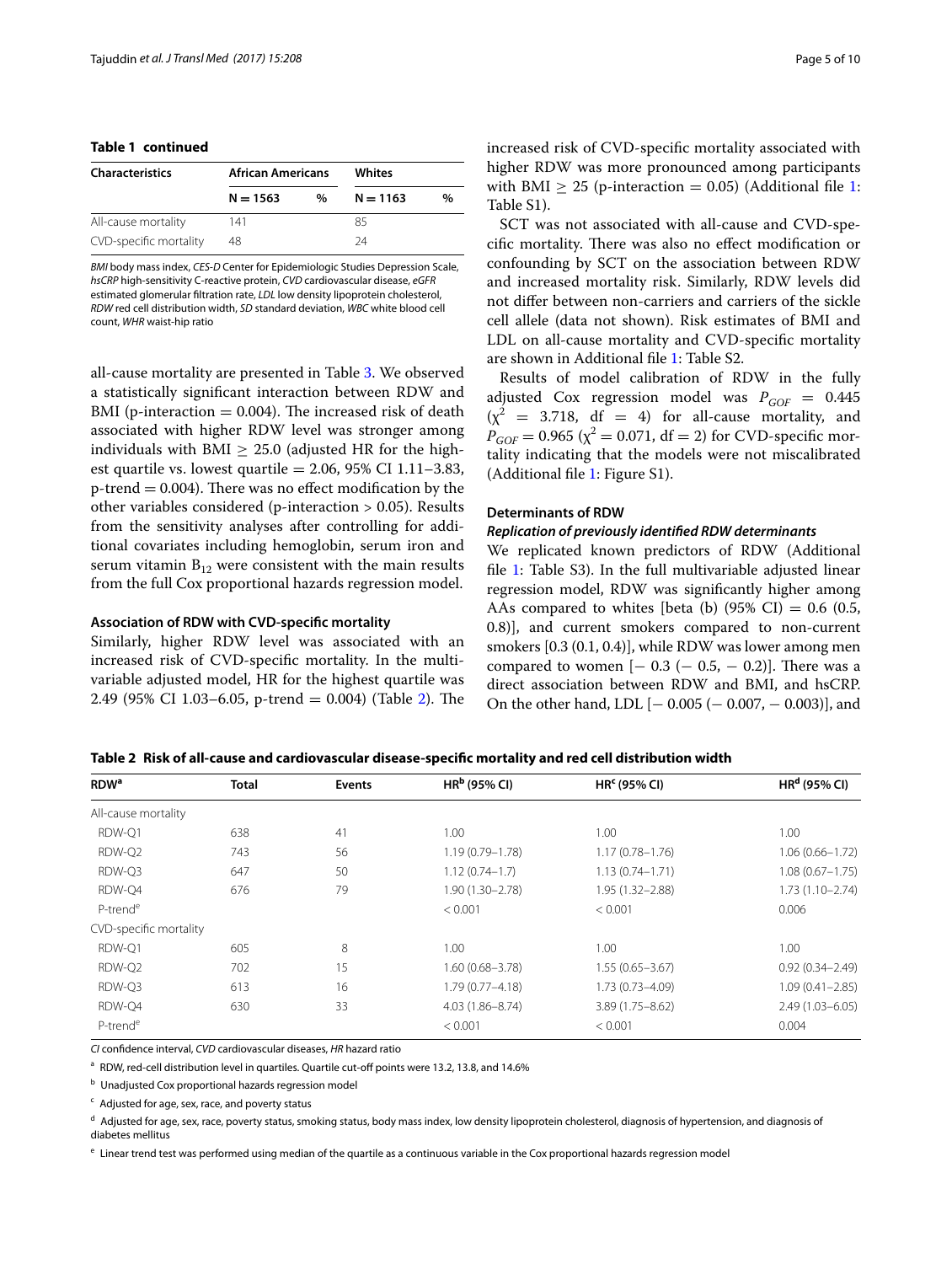<span id="page-5-0"></span>

|  |  | Table 3 Stratified analysis of the association between red |  |
|--|--|------------------------------------------------------------|--|
|  |  | cell distribution width and all-cause mortality            |  |

| <b>RDW<sup>a</sup></b> | HR <sup>b</sup> (95% CI) | HR <sup>b</sup> (95% CI) | P-interaction <sup>c</sup> |  |
|------------------------|--------------------------|--------------------------|----------------------------|--|
| Sex                    | Men                      | Women                    |                            |  |
| RDW-Q1                 | 1.00                     | 1.00                     | 0.42                       |  |
| RDW-Q2                 | $1.39(0.73 - 2.67)$      | $0.71(0.34 - 1.47)$      |                            |  |
| RDW-Q3                 | $1.20(0.60 - 2.38)$      | $0.85(0.42 - 1.7)$       |                            |  |
| RDW-Q4                 | 2.41 (1.26-4.59)         | $1.17(0.6 - 2.28)$       |                            |  |
| P-trend <sup>d</sup>   | 0.006                    | 0.29                     |                            |  |
| Race                   | African Americans        | Whites                   |                            |  |
| RDW-Q1                 | 1.00                     | 1.00                     | 0.35                       |  |
| RDW-O2                 | $0.76(0.4 - 1.44)$       | $1.68(0.79 - 3.59)$      |                            |  |
| RDW-Q3                 | $0.86(0.46 - 1.58)$      | $1.57(0.71 - 3.49)$      |                            |  |
| RDW-Q4                 | $1.18(0.66 - 2.1)$       | $3.60(1.68 - 7.72)$      |                            |  |
| P-trend <sup>d</sup>   | 0.22                     | 0.001                    |                            |  |
| Poverty status         | Above                    | Below                    |                            |  |
| RDW-Q1                 | 1.00                     | 1.00                     | 0.17                       |  |
| RDW-Q2                 | $1.62(0.76 - 3.49)$      | $0.85(0.45 - 1.61)$      |                            |  |
| RDW-Q3                 | $2.17(1.03 - 4.56)$      | $0.63(0.32 - 1.24)$      |                            |  |
| RDW-Q4                 | $2.80(1.33 - 5.92)$      | $1.33(0.74 - 2.4)$       |                            |  |
| P-trend <sup>d</sup>   | 0.005                    | 0.18                     |                            |  |
| Current smoking        | No                       | Yes                      |                            |  |
| RDW-Q1                 | 1.00                     | 1.00                     | 0.42                       |  |
| RDW-Q2                 | $1.31(0.61 - 2.81)$      | $1.04(0.56 - 1.94)$      |                            |  |
| RDW-Q3                 | $0.82(0.34 - 1.99)$      | $1.28(0.71 - 2.31)$      |                            |  |
| RDW-Q4                 | $1.83(0.82 - 4.06)$      | $1.82(1.03 - 3.23)$      |                            |  |
| P-trend <sup>d</sup>   | 0.17                     | 0.01                     |                            |  |
| <b>BMI</b>             | BMI < 25.0               | $BMI \geq 25.0$          |                            |  |
| RDW-Q1                 | 1.00                     | 1.00                     | 0.004                      |  |
| RDW-Q2                 | $1.16(0.59 - 2.28)$      | $0.89(0.44 - 1.8)$       |                            |  |
| RDW-Q3                 | $0.79(0.37 - 1.69)$      | $1.34(0.7 - 2.55)$       |                            |  |
| RDW-Q4                 | $1.44(0.7 - 2.95)$       | $2.06(1.11 - 3.83)$      |                            |  |
| P-trend <sup>d</sup>   | 0.39                     | 0.002                    |                            |  |

*BMI* body mass index, *CI* confdence intervals, *HR* hazard ratio

<sup>a</sup> RDW, red cell distribution width levels in quartiles. Quartile cut-off points were 13.2, 13.8, and 14.6%

<sup>b</sup> Multivariable adjusted Cox proportional hazards regression model

<sup>c</sup> p-value from likelihood ratio test of interaction

 $\mathrm{^{d}}\,$  Linear trend test was performed using median of the quartile as a continuous variable in the Cox proportional hazards regression model

eGFR [- 0.005 (- 0.01, - 0.001)] showed an inverse association with RDW (Additional fle [1](#page-8-7): Table S3).

#### *Novel determinants of RDW*

We identifed a novel signifcant association between RDW and illicit drug use: marijuana use [yes vs. no;  $-0.3$  $(-0.5, -0.03)$ ], current cocaine use [yes vs. no;  $-0.4$ ] (− 0.7, − 0.02)]. WHR was positively associated with RDW  $[1.4 (0.2, 2.5)]$  (Table [4\)](#page-5-1). Stratified analyses by sex, poverty status, and race showed that both marijuana [b

<span id="page-5-1"></span>

| Overall population<br><b>WHR</b><br>0.3<br>0.02, 0.5<br>1.4<br>Marijuana use<br>Ref<br>No<br>Ref<br>$-0.2$<br>Yes<br>$-0.4, -0.01$<br>$-0.3$<br>Current cocaine use | 0.2, 2.5<br>$-0.5, -0.03$<br>$-0.7, -0.02$ |
|---------------------------------------------------------------------------------------------------------------------------------------------------------------------|--------------------------------------------|
|                                                                                                                                                                     |                                            |
|                                                                                                                                                                     |                                            |
|                                                                                                                                                                     |                                            |
|                                                                                                                                                                     |                                            |
|                                                                                                                                                                     |                                            |
|                                                                                                                                                                     |                                            |
| No<br>Ref<br>Ref                                                                                                                                                    |                                            |
| $-0.3$<br>Yes<br>$-0.6, -0.02 -0.4$                                                                                                                                 |                                            |
| Stratified analysis by sex                                                                                                                                          |                                            |
| Men                                                                                                                                                                 |                                            |
| <b>WHR</b><br>$1.0 - 0.1, 2$<br>0.3                                                                                                                                 | $-1.4, 2.1$                                |
| Marijuana use                                                                                                                                                       |                                            |
| No<br>Ref<br>Ref                                                                                                                                                    |                                            |
| Yes<br>$-0.04 - 0.2, 0.2$<br>$-0.002$                                                                                                                               | $-0.3, 0.3$                                |
| Current cocaine use                                                                                                                                                 |                                            |
| No<br>Ref<br>Ref                                                                                                                                                    |                                            |
| Yes<br>$-0.02 - 0.3, 0.3$<br>$-0.1$                                                                                                                                 | $-0.5, 0.3$                                |
| Women                                                                                                                                                               |                                            |
| WHR<br>1.6<br>0.2<br>$-0.1, 0.5$                                                                                                                                    | 0.1, 3.2                                   |
| Marijuana use                                                                                                                                                       |                                            |
| <b>No</b><br>Ref<br>Ref                                                                                                                                             |                                            |
| $-0.3$<br>Yes<br>$-0.7, -0.01$<br>$-0.6$                                                                                                                            | $-1.0, -0.2$                               |
| Current cocaine use                                                                                                                                                 |                                            |
| No<br>Ref<br>Ref                                                                                                                                                    |                                            |
| $-0.6$<br>$-0.6$<br>Yes<br>$-1.1, -0.1$                                                                                                                             | $-1.2, -0.1$                               |
| Stratified analysis by race                                                                                                                                         |                                            |
| African American                                                                                                                                                    |                                            |
| <b>WHR</b><br>2.5<br>1.2, 3.7<br>1.6                                                                                                                                | $-0.1, 3.4$                                |
| Marijuana use                                                                                                                                                       |                                            |
| No<br>Ref<br>Ref                                                                                                                                                    |                                            |
| $-0.2$<br>Yes<br>$-0.5, 0.03$<br>$-0.3$                                                                                                                             | $-0.6, 0.03$                               |
| Current cocaine use                                                                                                                                                 |                                            |
| No<br>Ref<br>Ref                                                                                                                                                    |                                            |
| Yes<br>$-0.3$<br>$-0.7, 0.1$<br>$-0.3$                                                                                                                              | $-0.8, 0.1$                                |
| White                                                                                                                                                               |                                            |
| <b>WHR</b><br>0.1<br>$-0.1, 0.3$<br>0.6                                                                                                                             | $-0.7, 2.0$                                |
| Marijuana use                                                                                                                                                       |                                            |
| No<br>Ref<br>Ref                                                                                                                                                    |                                            |
| Yes<br>$-0.1$<br>$-0.2$<br>$-0.4, 0.2$                                                                                                                              | $-0.5, 0.2$                                |
| Current cocaine use                                                                                                                                                 |                                            |
| No<br>Ref<br>Ref                                                                                                                                                    |                                            |
| Yes<br>$-0.3$<br>$-0.4$<br>$-0.6, 0.1$                                                                                                                              | $-0.9, 0.1$                                |
| Stratified analysis by poverty status                                                                                                                               |                                            |
| Below poverty                                                                                                                                                       |                                            |
| WHR<br>1.8<br>0.4, 3.2<br>0.3                                                                                                                                       | $-1.5, 2.1$                                |
| Marijuana use                                                                                                                                                       |                                            |
| No<br>Ref<br>Ref                                                                                                                                                    |                                            |
| Yes<br>$-0.3$<br>$-0.6, 0.1$<br>$-0.3$                                                                                                                              | $-0.7, 0.1$                                |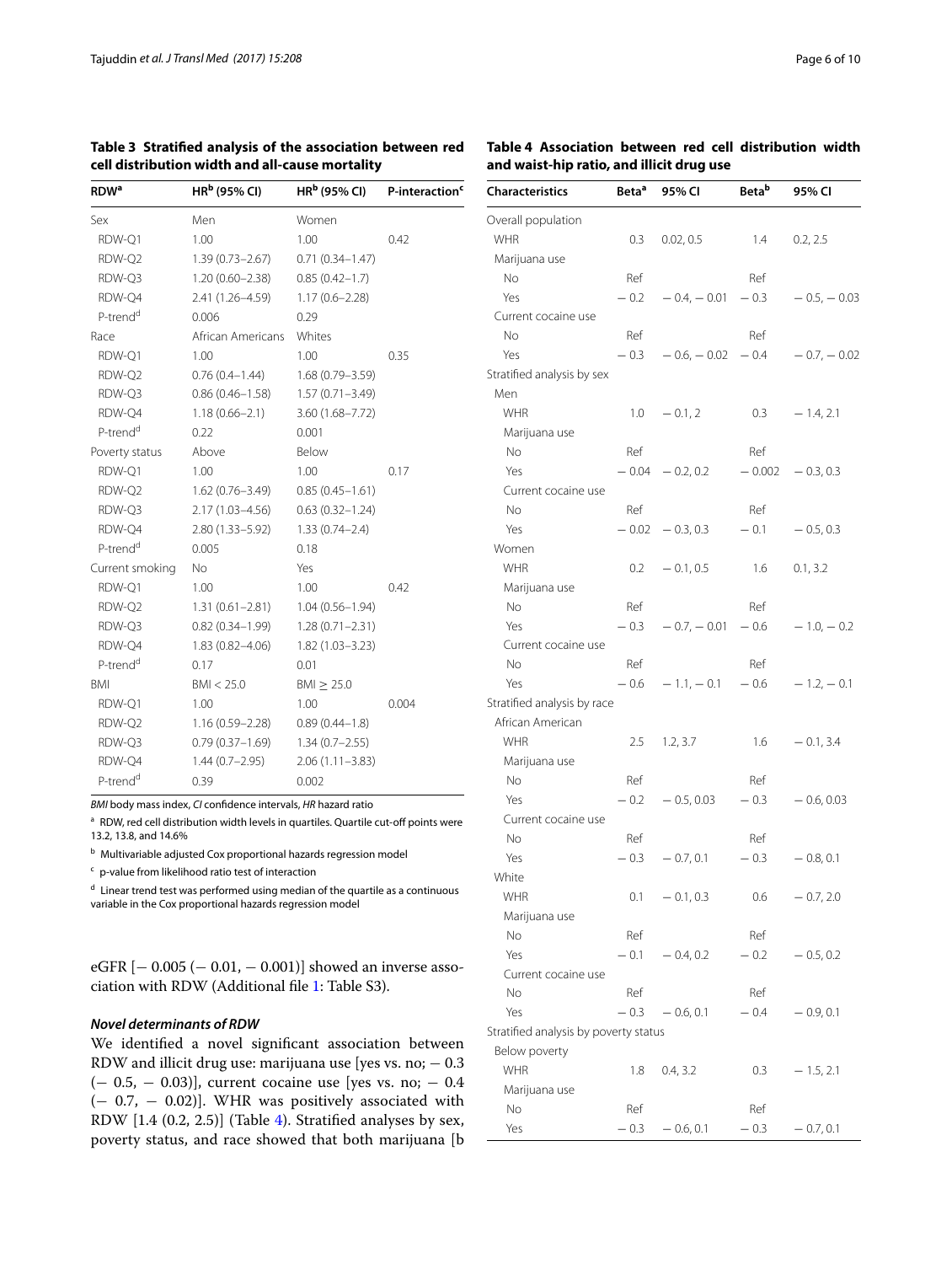# **Table 4 continued**

| <b>Characteristics</b> | <b>Beta<sup>a</sup></b> | 95% CI            | <b>Beta</b> <sup>b</sup> | 95% CI       |
|------------------------|-------------------------|-------------------|--------------------------|--------------|
| Current cocaine use    |                         |                   |                          |              |
| N <sub>o</sub>         | Ref                     |                   | Ref                      |              |
| Yes                    | $-0.5$                  | $-0.9, -0.1 -0.6$ |                          | $-1.1 - 0.1$ |
| Above poverty          |                         |                   |                          |              |
| <b>WHR</b>             | 0.2                     | $-0.03, 0.4$      | 2.1                      | 0.7, 3.6     |
| Marijuana use          |                         |                   |                          |              |
| No                     | Ref                     |                   | Ref                      |              |
| Yes                    | $-0.1$                  | $-0.4.0.1$        | $-0.3$                   | $-0.6, 0.05$ |
| Current cocaine use    |                         |                   |                          |              |
| N <sub>o</sub>         | Ref                     |                   | Ref                      |              |
| Yes                    | 0.01                    | $-0.4, 0.4$       | 0.03                     | $-0.5, 0.5$  |

*CI* confdence interval, *WHR* waist-hip ratio

<sup>a</sup> Adjusted for age, sex, race, and poverty status

<sup>b</sup> Full model adjusted for age, sex, race, poverty status, current cigarette smoking, body mass index, diagnosis of hypertension, diagnosis of diabetes mellitus, low density lipoprotein cholesterol, estimated glomerular fltration rate, and high-sensitivity C-reactive protein

 $(95\% \text{ CI}) = -0.6 (-1.0, -0.2)$ , and cocaine use [b (95%)  $CI$ ) =  $-$  0.6 ( $-$  1.2,  $-$  0.1)] were associated with RDW among women, and the efect of current cocaine use was limited to participants below poverty level [b (95%  $CI$ ) =  $-0.6$  ( $-1.1$ ,  $-0.2$ )] (Table [4\)](#page-5-1).

#### *Gene* × *environment interaction in RDW*

After correcting for multiple testing using the Bonferroni method, there was no evidence of gene  $\times$  environment interaction between RDW linked genetic variants (*TMEM57*-*RHD*-rs10903129, *NOL4L*-rs4911241, *CD36*-rs3211938, *LINC01184*-*SLC12A2*-rs10063647, *LINC01184*-*SLC12A2*-rs10089, *TRIB1*-rs2954029) and non-genetic factors previously known to infuence RDW (Additional fle [1](#page-8-7): Table S4).

# **Discussion**

In the present study, using prospectively collected clinical, genetic and mortality data, we assessed the association between RDW and all-cause and disease-specifc mortality risk, as well as investigated determinants of RDW. Elevated RDW conferred a 1.73-times increased risk of all-cause mortality and a 2.49-times increased risk of CVD-specific mortality in urban adults. This elevated risk was substantially modifed by BMI. Our results confrmed previously reported predictors of RDW such as cigarette smoking, BMI and CRP, and identifed novel associations between RDW and illicit drug use: marijuana and current cocaine use, and WHR.

Our fndings of positive associations between RDW and premature mortality among younger urban adults are consistent with previous reports of elevated RDW and all-cause and CVD-specifc mortality among middle and older age individuals. Two separate studies using the National Health and Nutrition Examination Survey (NHANES) (1988–1994) data reported that the highest quantile of RDW was associated with a 2-fold, and 2.1 to 2.3-fold increased risk of all-cause and CVD-specifc mortality, respectively [[9,](#page-8-5) [10](#page-9-17)]. In a meta-analysis of RDW and mortality in older individuals, Patel et al. reported a positive association between RDW and all-cause and cause specifc mortalities due to CVD, cancer, and other causes [[11\]](#page-9-0). It should be noted that our cohort represents adults younger (mean  $age = 48.1$  years) than participants included in the NHANES study (mean age  $= 62.0$  years) [[9\]](#page-8-5), and the meta-analysis (mean age ranged 73.6– 79.1 years)  $[11]$  $[11]$ . Also, the presents study contains a large proportion of AAs (57%) compared to 16.9% in previous studies of RDW and mortality [[11](#page-9-0)].

Contrary to the declining mortality rate trends seen in industrialized countries, the recent rise of premature mortality rates among US adults in their prime-age is a serious clinical and public health problem [\[18\]](#page-9-7). Most of these early deaths, measured as years of life lost, were due mainly to preventable factors such as ischemic heart disease, drug and alcohol use disorders which are themselves multifactorial in origin [[18,](#page-9-7) [19](#page-9-8), [28](#page-9-18)]. While some of these factors (socioeconomic factors, tobacco use, drug and alcohol use, sedentary lifestyle) have long been the focus of clinical and public health prevention strategies, there is a substantial disparity in premature mortality, particularly among young vulnerable and disadvantaged individuals [[16,](#page-9-5) [17,](#page-9-6) [29\]](#page-9-19). To improve targeted and precise interventions and eliminate this disparity gap, identifying readily available and less expensive biomarkers of premature mortality is important. The fact that RDW is simple and routinely measured clinical parameter makes it a useful tool for health prevention intervention strategies.

RDW refects variations in red blood cell size (anisocytosis). In addition to aiding the clinical evaluation of anemia, RDW is independently associated with chronic disease risk and mortality  $[6]$  $[6]$ . The exact pathophysiological mechanisms behind this association are not clearly understood although infammatory cytokines, oxidative stress, and neurohumoral factors are implicated as potential mediators [\[2,](#page-8-1) [9](#page-8-5), [12,](#page-9-1) [30](#page-9-20)]. Infammatory cytokines such as interleukin-1, tumor necrosis factor-α, and interferon-γ, which are known to be released in chronic infammatory states, could afect bone marrow red blood cell production, maturation, and could subsequently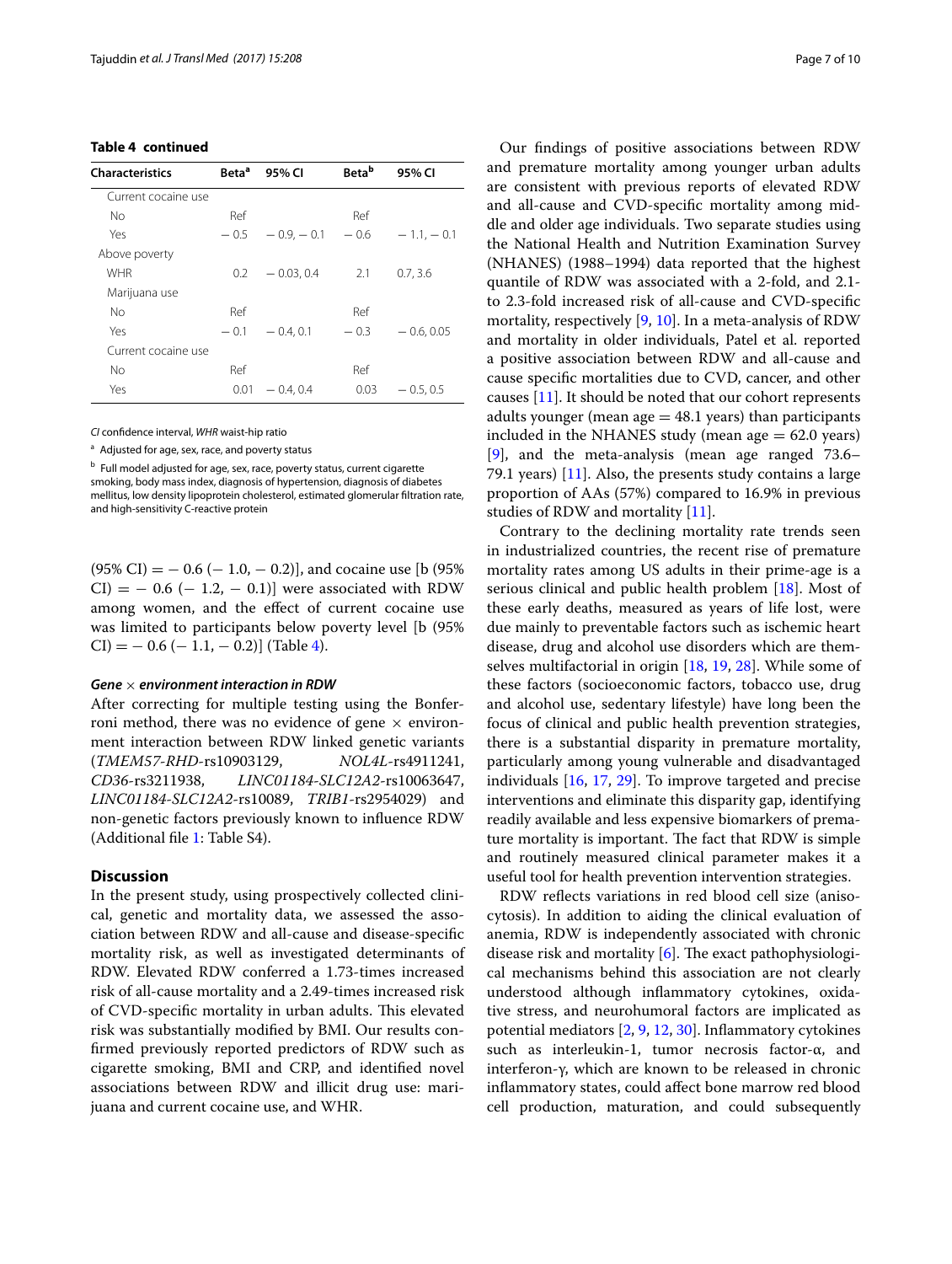lead to anisocytosis [\[31\]](#page-9-21). Although we found a positive association between RDW and infammation markers, it should be noted that the efect of RDW on both allcause and cardiovascular mortality risk was independent of hsCRP and ESR—two commonly used markers of systemic infammation. On the other hand, oxidative stress and systemic infammation have a complex interrelationship and they are associated with morbidity and mortality. A recent study conducted in elderly individuals showed that serum oxidative stress markers (e.g., derivatives of reactive oxygen metabolites and total thiol levels) were signifcantly associated with all-cause mortality [[32\]](#page-9-22). However, following adjustment for CRP, the effect of derivatives of reactive oxygen metabolites on mortality was no longer signifcant. Further, the positive correlation between derivatives of reactive oxygen metabolites and CRP suggested the efect of these non-specifc markers of oxidative stress might partly be explained by inflammation  $[32]$  $[32]$ . To date, there are no studies that directly investigated oxidative stress and RDW in relation to mortality risk and thus we cannot rule out that the efect of increased RDW on mortality is not mediated through oxidative stress processes. To understand the role of SCT on the association between RDW and mortality risk, we assessed the confounding efect of SCT and interaction between SCT and RDW. We found no evidence of a main efect, interaction or confounding efect for SCT. Together with the results of model calibration analyses, these data indicate that RDW could be a valuable predictive biomarker of mortality to identify not only older individuals but also younger adults at higher risk of premature mortality. Future studies utilizing red blood cell specifc oxidative stress markers such as fuorescent heme degradation products [[33\]](#page-9-23) which are not associated with CRP [\[34\]](#page-9-24) could shed light on the causal link between RDW, oxidative stress and mortality risk.

The findings in the present study that sex, race, cigarette smoking, BMI, and hsCRP infuence RDW are consistent with previous reports [\[6](#page-8-3), [7](#page-8-2), [12](#page-9-1), [13\]](#page-9-2). In the present study, we provide the frst evidence that WHR and illicit drug use as novel independent determinants of RDW. The positive association between WHR and RDW independent of BMI and other factors known to infuence RDW suggests that central obesity as novel predictor of RDW, and could shine light as to how RDW is associated with chronic disease morbidity and mortality.

Interestingly, we found inverse associations between marijuana and cocaine use and RDW independent of potential confounders including systemic infammation markers. There are no experimental data on the link between RDW, cocaine, and  $\Delta^9$ -tetrahydrocannabinol (THC). In humans, little is known about the efect of illicit drug use on red blood cell physiology. Two small

studies that assessed the efect of cocaine on bone marrow function reported conficting fndings. A study by Siegel et al. showed cocaine use resulted in erythrocytosis while another study by Weber et al. found no signifcant association between cocaine use and red blood cell count as well as reticulocyte count suggesting that cocaine use might not have efect on bone marrow mediated erythropoiesis [[35,](#page-9-25) [36](#page-9-26)]. Cocaine use is known to have negative efects including raised blood pressure and oxidative stress damage to cardiac tissues [[37](#page-9-27)]. Although cannabinoids regulate the production of infammatory mediators [[38\]](#page-9-28) and sometimes prescribed by physicians for therapeutic benefts, recent reports indicate that marijuana (natural or synthetic toxic street form) is associated with production of reactive oxygen species, and cardiovascular diseases  $[39]$  $[39]$ . These findings imply that, in the context of the current drug use epidemic, the signifcance of RDW as a marker of mortality requires additional evaluation. Further experimental studies are required to elucidate the molecular mechanism behind illicit drug use and RDW. We did not fnd a signifcant gene x environment interaction in our targeted analysis after correcting for multiple testing. This could be due to the smaller sample size with genotype data. Future interaction studies on larger samples using genome-wide sequence variants are required to understand the infuence of environmental exposure on genes that afect RDW levels.

The limitations of the present study include the following: frst, the lack of genotype data among white participants that precluded gene  $\times$  environment interaction analysis. Second, the absence of objectively measured data in our cohort on potential confounders such as serum nutrients and antioxidants, although a previous study showed serum antioxidants did not change the effect of RDW on mortality  $[9]$  $[9]$ . Third, the smaller number of subjects with specifc causes of death limited further disease-specifc mortality analyses.

The strengths of this study are its large sample size, inclusion of participants with diverse race and socioeconomic status, and availability of a wide array of data on epidemiologic, environmental, clinical (e.g., highsensitivity CRP) and genomic data. Our results should be applicable to similar urban dwelling communities. Compared to the NHANES study which was collected between 1988 and 1994 and included rural and urban communities, our study used recently collected data (2004–2013), and was comprised of younger adults from a single urban study site, minimizing unmeasured confounding by geographic localities. Previous studies of RDW were conducted mostly in the elderly, and individuals of European ancestry [\[11](#page-9-0)]. By focusing on racially diverse younger individuals who are at risk of health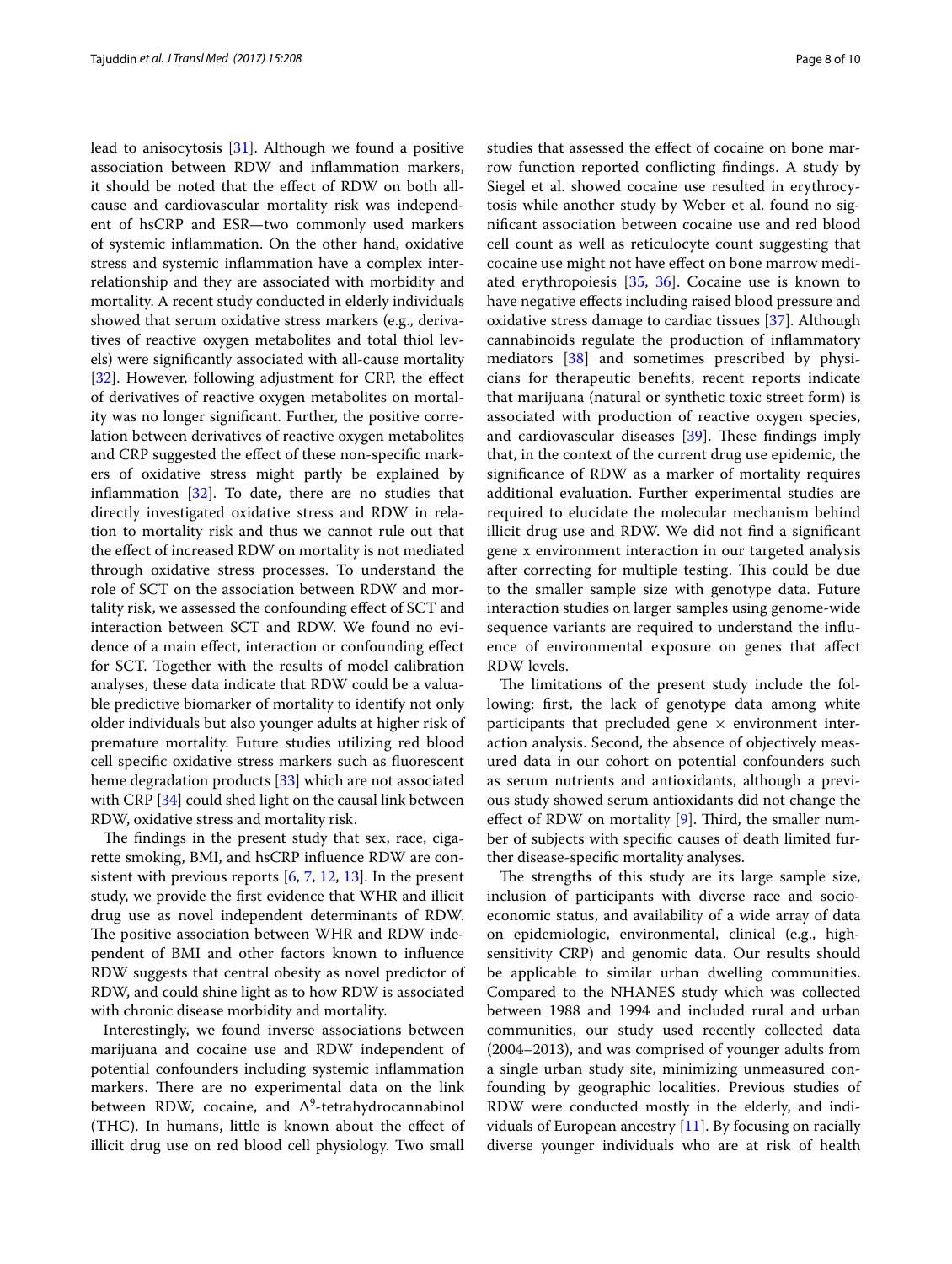disparity, we showed that the adverse efects of elevated RDW could be seen earlier in the life course.

## **Conclusions**

In summary, RDW is strongly associated with mortality in urban AA and white adults that was modifed by obesity. Our fndings have several implications: frst, RDW is an attractive target for intervention strategies as it is simple and readily available. Second, RDW could be used to identify vulnerable population groups with substantial burdens of premature death for precise and tailored interventions on modifable factors of mortality. Clinical and public health prevention strategies could beneft from incorporating emerging biomarkers of mortality such as RDW. Third, during physician office visits, it provides an excellent opportunity for health care providers for individualized assessment, and to look out for preventable and/or treatable causes of premature mortality in subjects with elevated RDW. Because RDW is already included in complete blood count, it would not incur any additional cost for testing unlike other serum biomarkers of disease risk. Our results strengthen the call to broaden the use of RDW beyond its conventional use in the management of anemia  $[1, 6]$  $[1, 6]$  $[1, 6]$ . Further research is required to extend our fndings, identify best approaches to target RDW, and evaluate its utility in public health surveillance using randomized controlled trials.

# **Additional fle**

<span id="page-8-7"></span>**[Additional fle 1.](http://dx.doi.org/10.1186/s12967-017-1313-6)** Additional Figure S1 and Tables S1–S4.

#### **Abbreviations**

AA: African American; BMI: body mass index; CES-D: Center for Epidemiologic Studies-Depression scale; CI: confdence interval; CVD: cardiovascular disease; ESR: erythrocyte sedimentation rate; eGFR: estimated glomerular fltration rate; HANDLS: Healthy Aging in Neighborhoods of Diversity across the Life Span study; HR: hazard ratio; hsCRP: high-sensitivity C-reactive protein; ICD: International Classifcation of Diseases; LDL: low density lipoprotein cholesterol; NDI: National Death Index database; RDW: red cell distribution width; WBC: white blood cell count; WHR: waist-hip ratio.

#### **Authors' contributions**

MKE and ABZ acquired funding and are co-principal investigators of the study. SMT conducted all statistical analyses. MAN participated in acquisition of genetic data. All authors contributed to writing and revision of the manuscript, and approved the fnal version for publication. All authors read and approved the fnal manuscript.

#### **Author details**

Laboratory of Epidemiology and Population Sciences, National Institute on Aging, National Institutes of Health, Room # 04C222, Suite 100, 251 Bayview Boulevard, Baltimore, MD 21224, USA.<sup>2</sup> Laboratory of Neurogenetics, National Institute on Aging, National Institutes of Health, Bethesda, MD 20892, USA. 3 Data Tecnica International LLC, Glen Echo, MD 20812, USA.

#### **Acknowledgements**

We would like to thank study participants, Dr. Ngozi Ejiogu and the HANDLS medical staff for the excellent medical evaluations of all participants.

#### **Competing interests**

MAN is supported by a consulting contract between Data Tecnica International LLC and the National Institute on Aging (NIA), National Institutes of Health (NIH), Bethesda, MD, USA. MAN consults for Illumina Inc., the Michael J. Fox Foundation, and the University of California Healthcare. The rest of the authors declare that they have no competing interests.

#### **Availability of data and materials**

Descriptions of data available in the HANDLS study including the current study can be found study's website [\(https://handls.nih.gov/\)](https://handls.nih.gov/). The dataset used during the current study are available from the corresponding author on reasonable request.

#### **Consent for publication**

All study participants provided a signed written informed consent. All authors who have contributed to this work approved its publication in the Journal of Translational Medicine.

#### **Ethics approval and consent to participate**

This study was approved by the institutional review board of the National Institutes of Environmental Health Sciences, National Institutes of Health. The study Protocol Number is 09-AG-N248. All study participants provided a signed written informed consent.

#### **Funding**

This study was supported by the Intramural Research Program of the National Institute on Aging (NIA), National Institutes of Health (NIH), Project# Z01-AG000513, Protocol# 09-AG-N248.

#### **Publisher's Note**

Springer Nature remains neutral with regard to jurisdictional claims in published maps and institutional affiliations.

#### Received: 15 June 2017 Accepted: 6 October 2017 Published online: 13 October 2017

#### **References**

- <span id="page-8-0"></span>1. Patel A, Brett SJ. Identifying future risk from routine tests? Crit Care Med. 2014;42:999–1000.
- <span id="page-8-1"></span>Felker GM, Allen LA, Pocock SJ, Shaw LK, McMurray JJ, Pfeffer MA, Swedberg K, Wang D, Yusuf S, Michelson EL, et al. Red cell distribution width as a novel prognostic marker in heart failure: data from the CHARM Program and the Duke Databank. J Am Coll Cardiol. 2007;50:40–7.
- 3. Lappegard J, Ellingsen TS, Vik A, Skjelbakken T, Brox J, Mathiesen EB, Johnsen SH, Braekkan SK, Hansen JB. Red cell distribution width and carotid atherosclerosis progression. The Tromso Study. Thromb Haemost. 2015;113:649–54.
- Emans ME, Gaillard CA, Pfister R, Tanck MW, Boekholdt SM, Wareham NJ, Khaw KT. Red cell distribution width is associated with physical inactivity and heart failure, independent of established risk factors, infammation or iron metabolism; the EPIC-Norfolk study. Int J Cardiol. 2013;168:3550–5.
- <span id="page-8-6"></span>5. Zoller B, Melander O, Svensson P, Engstrom G. Red cell distribution width and risk for venous thromboembolism: a population-based cohort study. Thromb Res. 2014;133:334–9.
- <span id="page-8-3"></span>6. Salvagno GL, Sanchis-Gomar F, Picanza A, Lippi G. Red blood cell distribution width: a simple parameter with multiple clinical applications. Crit Rev Clin Lab Sci. 2015;52:86–105.
- <span id="page-8-2"></span>7. Zalawadiya SK, Veeranna V, Panaich SS, Afonso L. Red cell distribution width and risk of peripheral artery disease: analysis of national health and nutrition examination survey 1999–2004. Vasc Med. 2012;17:155–63.
- <span id="page-8-4"></span>8. Purtle SW, Moromizato T, McKane CK, Gibbons FK, Christopher KB. The association of red cell distribution width at hospital discharge and out-ofhospital mortality following critical illness. Crit Care Med. 2014;42:918–29.
- <span id="page-8-5"></span>9. Patel KV, Ferrucci L, Ershler WB, Longo DL, Guralnik JM. Red blood cell distribution width and the risk of death in middle-aged and older adults. Arch Intern Med. 2009;169:515–23.